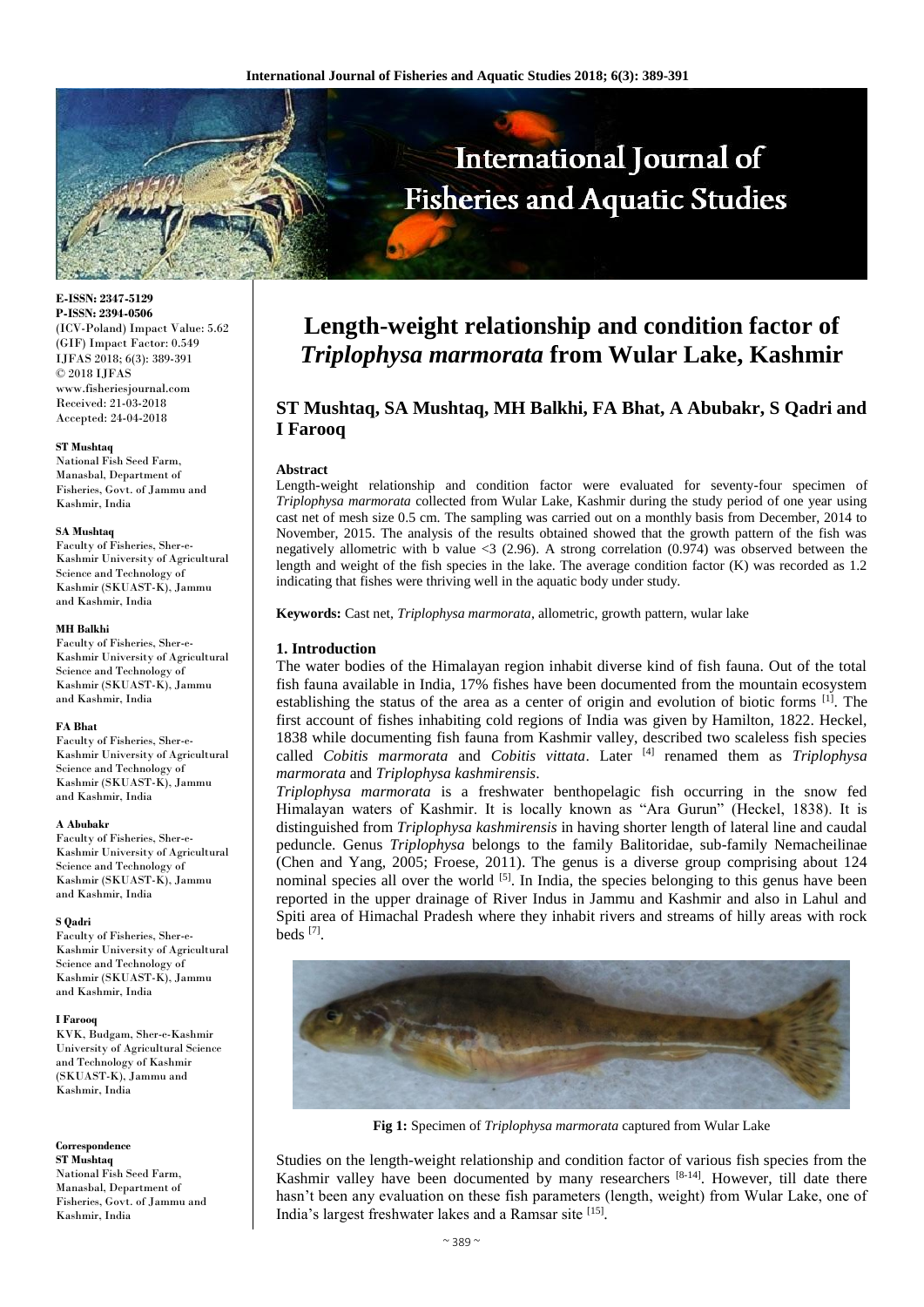Moreover, the literature concerning *Triplophysa* living in cold waters of Kashmir Himalaya is scanty. Hence this study was aimed to evaluate the length-weight relationship and condition factor of *Triplophysa marmorata* from Wular Lake, thus providing a comprehensive baseline data of this fish species.

## **2. Materials and Methods**

## **2.1 Study area**

The study was carried out in Wular Lake located in District Bandipora at an altitude of 1530 m asl between 34º20' N latitude and 70º42' E longitude. The lake is elliptical in shape with a maximum length and breadth of 16 and 7.6 km respectively. A total of seventy-four specimen of *Triplophysa marmorata* were collected from the lake every month between December, 2014 to November, 2015. Total length to the nearest 0.1 cm and weight to the nearest 0.1 g were recorded for each individual. Identification of fishes was done using the standard taxonomic works of Day, 1878 and Kullander, 1999.

## **2.2 Length weight relationship**

The determination of length weight relationship was made by applying the log transformation equation  $w = aL<sup>b</sup>$  to the data [17] .

## Where,

 $W = Total weight of the fish in grams$ 

 $L =$  total length of the fish in millimeters

 $a =$ Initial growth constant

 $b =$ Regression co-efficient

## **2.3 Condition factor**

The ponderal index or condition factor for each fish was evaluated by Fulton's formula (Fulton, 1904) i.e. Ponderal index  $(K) = W \times 10^5$  $(1)^3$ 

Where,

 $W = Total weight of fish in grams$ 

 $L =$  total length of fish in millimeters

 $10<sup>5</sup>$  = It has been introduced to bring the value of ponderal index near unity.

## **3. Results**

## **3.1 Length weight relationship**

The equation for length-weight relationship was obtained as Log W =  $-4.022+2.967$ Log L (Fig 2). The coefficient of determination  $(R^2)$  was calculated as 0.974.



**Fig 2:** Scatter diagram showing length-weight relationship of *Triplophysa marmorata*



**Fig 3:** Monthly variation in condition factor of *Triplophysa marmorata*

## **3.2 Condition factor**

The condition factor (Kn) of *Triplophysa marmorata* varied between 1.1 to 1.32 (Fig. 3) minimum of 1.1 in January and July, whereas the maximum value of 1.32 was noticed in March.

## **4. Discussion**

When living in an ideal environment, the growth of fishes follows the cube law  $(W=L^3)$  <sup>[19]</sup>. However, in nature the length-weight relationship may deviate from the cube law, owing to changes in the water quality due to encroachment, siltation, pollution and other environmental conditions. Taking these factors into consideration, <sup>[20]</sup> proposed a formula slightly modifying cube law as  $W= aL<sup>b</sup>$ . Since then this formula was used to calculate the length-weight relationship throughout the life history of different fish species.

The value of regression coefficient, "b" in length - weight relationship remains constant at 3 for an ideal fish living in an ideal condition <sup>[21]</sup>. However, as a fish passes through several stages, the simple cube law does not hold well throughout its life span and equilibrium constant shows certain variations  $[22]$ in the growth pattern of fish. The present study revealed that the fish species did not follow the cube law completely with the value of exponent "b" recorded as 2.96, thus revealing negative allometric growth (b<3). Similar departures from cube law have been observed by Sunder (1984) while studying length weight relationship of *Cyprinus carpio* var. *specularis* who calculated value of b as 2.98 while as Raizada (2005) calculated value of b as 2.62 for *Chanos chanos*, thus observing negative allometric growth. The deviation observed in b value is ascertained to factors like food availability, environmental changes, season, sex and many other physiological factors as pointed out by Le Cren,  $1951$   $[24, 25]$ . indicated that value of b deviated not only between species but also within same species depending upon sex, maturity, food habits etc.

Fulton's condition factor, K is a measurement which involves the length and weight for a particular fish, therefore it could be influenced by the same factors as length-weight relationship. Le Cren, 1951 proposed that if the K value is 1.00, the condition of the fish is poor. A 1.20 value of K indicates that the fish is living in moderate condition. A good and well-proportioned fish would have a K value of approximately 1.40. Based on this criterion, the sampled fish in Wular Lake were living in a moderately well condition as the K value was obtained as 1.2. the main reasons behind observed values could be degree of food availability, age and environmental factors.